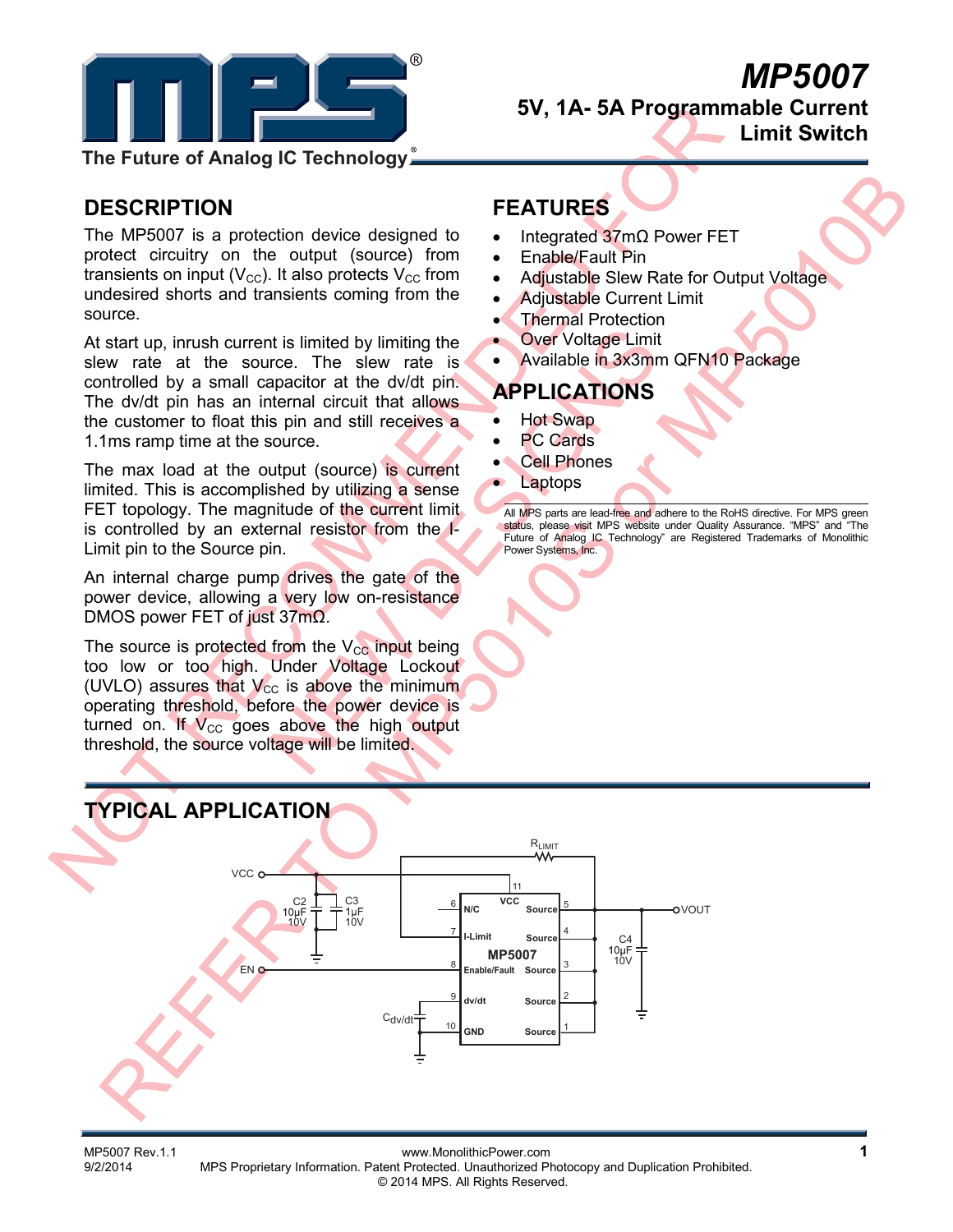

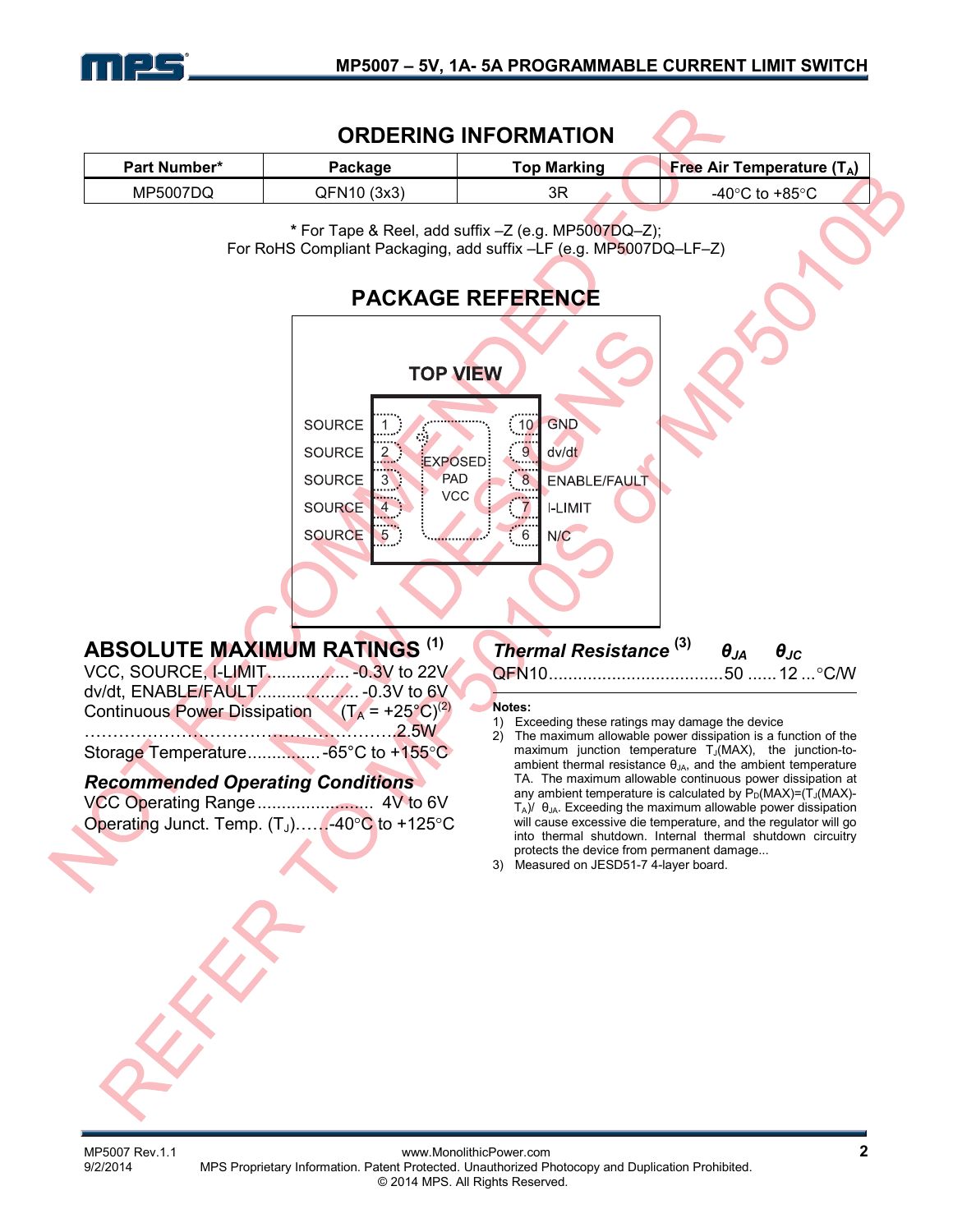

### **ELECTRICAL CHARACTERISTICS**

**VCC = 5V, RLIMIT=22Ω, COUT= 10μF, TJ=25**°**C, unless otherwise noted.** 

| <b>Parameters</b>                                 | Symbol                   | <b>Condition</b>                                                                      | Min  | <b>Typ</b>            | <b>Max</b> | <b>Units</b>   |
|---------------------------------------------------|--------------------------|---------------------------------------------------------------------------------------|------|-----------------------|------------|----------------|
| <b>Power FET</b>                                  |                          |                                                                                       |      |                       |            |                |
| Delay Time                                        | $t_{\text{DLY}}$         | Enabling of chip to<br>$ID=100mA$ with a 12 $\Omega$<br>resistive load                |      | 0.2                   |            | ms             |
| <b>ON Resistance</b>                              | $R_{DSon}$               | $T_J = 25$ °C<br>$T_J = 80^\circ \text{C}$ , Note 4                                   |      | 37<br>45              | 43         | $m\Omega$      |
| Off State Output Voltage                          | $V_{OFF}$                | V <sub>cc</sub> =18V, Enable=0V,<br>$R_L = 500 \Omega$                                |      |                       | 120        | mV             |
| <b>Continuous Current</b>                         | $I_D$                    | 0.5 in <sup>2</sup> pad, $T_i = 25^{\circ}$ C<br>minimum copper, T <sub>J</sub> =80°C |      | 4.2<br>2.3            |            | A              |
| <b>Thermal Latch</b>                              |                          |                                                                                       |      |                       |            |                |
| Shutdown Temperature                              | $T_{SD}$                 | Note 4                                                                                |      | 175                   |            | $^{\circ}C$    |
| <b>Under/Over Voltage Protection</b>              |                          |                                                                                       |      |                       |            |                |
| <b>Output Clamping Voltage</b>                    | <b>V<sub>CLAMP</sub></b> | Overvoltage Protection<br>$V_{CC} = 8V$                                               | 5.95 | 6.65                  | 7.35       | V              |
| <b>Under Voltage Lockout</b>                      | VUVLO                    | Turn on,<br>Voltage going high                                                        | 3.2  | 3.6                   | 4.0        | V              |
| Under Voltage Lockout (UVLO)<br><b>Hysteresis</b> | <b>VHYST</b>             |                                                                                       |      | 0.4                   |            | V              |
| <b>Current Limit</b>                              |                          |                                                                                       |      |                       |            |                |
| <b>Hold Current</b>                               | $I_{LIM-SS}$             | $R_{LIMIT}$ =22 $\Omega$ , 0 $\Omega$ short<br>resistance, Note 4                     | 1.5  | 2.1                   | 2.8        | A              |
| <b>Trip Current</b>                               | LIM-OL                   | $R_{LIMIT}$ =22 $\Omega$ , Note 4                                                     |      | 3.3                   |            | $\overline{A}$ |
| dv/dt Circuit                                     |                          |                                                                                       |      |                       |            |                |
| <b>Rise Time</b>                                  | $T_{\rm r}$              | Float dv/dt pin, Note 5                                                               | 0.64 | 1.1                   | 2.0        | ms             |
| <b>Enable/Fault</b>                               |                          |                                                                                       |      |                       |            |                |
| Low Level Input Voltage                           | $V_{IL}$                 | Output Disabled,                                                                      |      |                       | 0.5        | V              |
| Intermediate Level Input Voltage                  | $V_{I (INT)}$            | Thermal Fault, Output<br><b>Disabled</b>                                              | 0.82 | 1.6                   | 2.0        | $\vee$         |
| <b>High Level Input Voltage</b>                   | $V_{\text{IH}}$          | <b>Output Enabled</b>                                                                 | 2.5  |                       |            | $\vee$         |
| High State Maximum Voltage                        | $V_{L(MAX)}$             |                                                                                       |      | 4.8                   |            | V              |
| Low Level Input Current (Sink)                    | IIF,                     | V <sub>ENABLE</sub> =0V                                                               |      | $-28$                 | $-50$      | μA             |
| Maximum Fanout for Fault Signal                   |                          | Total number of chips that<br>can be connected for<br>simultaneous shutdown           |      |                       | 3          | Units          |
| Maximum Voltage on Enable Pin                     | $V_{MAX}$                | Note 6                                                                                |      |                       | <b>VCC</b> | V              |
| <b>Total Device</b>                               |                          |                                                                                       |      |                       |            |                |
| <b>Bias Current</b>                               | I <sub>BIAS</sub>        | Device Operational<br>Thermal Shutdown                                                |      | $\overline{2}$<br>1.3 | 3          | mA             |
| Minimum Operating Voltage for<br><b>UVLO</b>      | $V_{MIN}$                | Enable<0.5V                                                                           |      |                       | 3.0        | V              |

#### **Notes:**

٠

4) Guaranteed by design.

5) Measured from 10% to 90%.

6) Maximum Input Voltage on Enable pin to be ≤6.0V if Vcc ≥ 6.0V. Maximum Input Voltage on Enable pin to be Vcc if Vcc ≤ 6.0V.

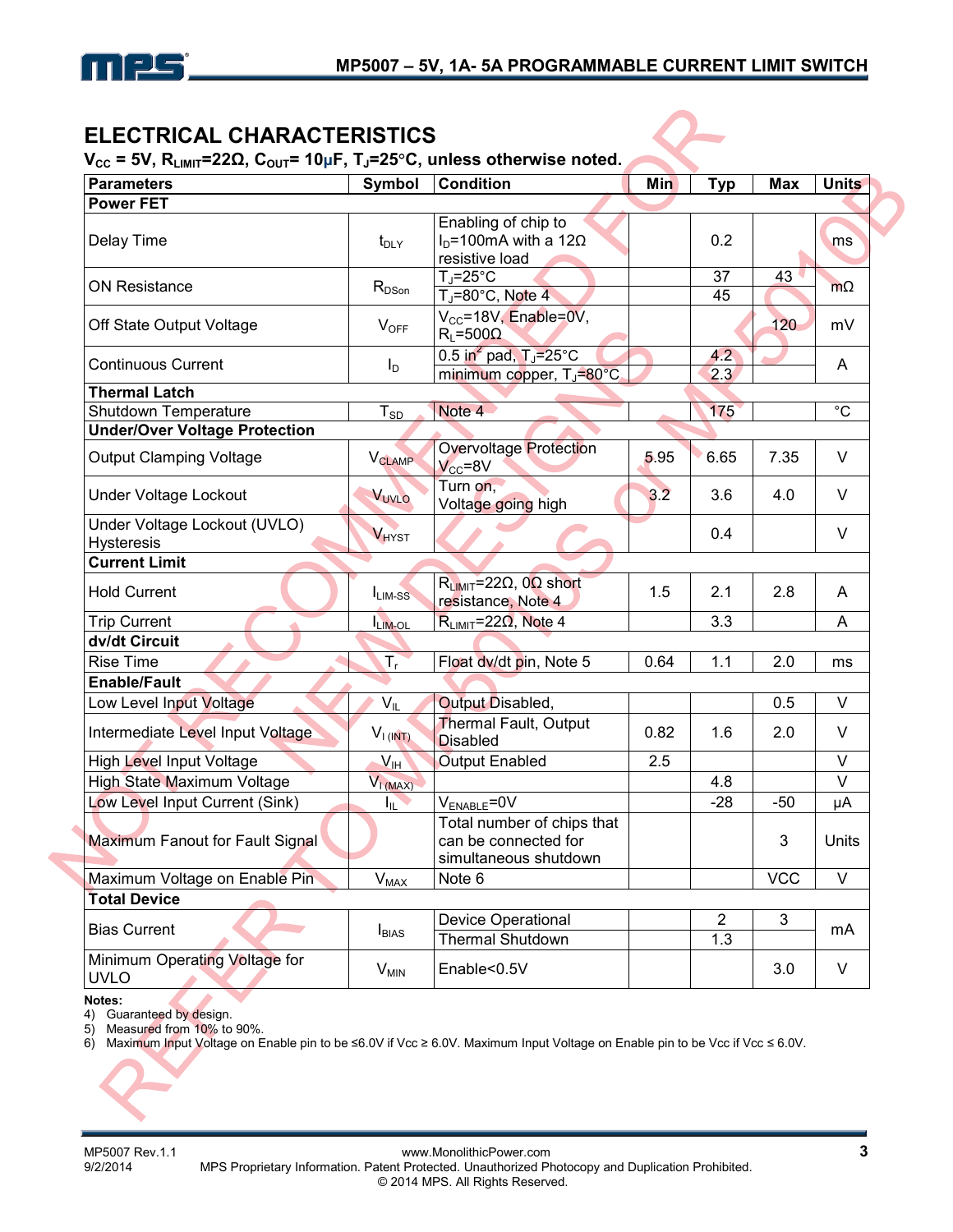

### **PIN FUNCTIONS**

| Pin#    | <b>Name</b>   | <b>Description</b>                                                                                                                                                                                                                                                                                                                                                                                       |
|---------|---------------|----------------------------------------------------------------------------------------------------------------------------------------------------------------------------------------------------------------------------------------------------------------------------------------------------------------------------------------------------------------------------------------------------------|
| $1 - 5$ | <b>SOURCE</b> | This pin is the source of the internal power FET and the output terminal of the IC.                                                                                                                                                                                                                                                                                                                      |
| 6       | N/C           | DO NOT CONNECT, The pin must be float.                                                                                                                                                                                                                                                                                                                                                                   |
|         | I-Limit       | A resistor between this pin and the Source pin sets the overload and short circuit<br>current limit levels.                                                                                                                                                                                                                                                                                              |
| 8       | Enable/Fault  | The Enable/Fault pin is a tri-state, bi-directional interface. It can be used to enable the<br>output of the device by floating the pin, or disable the chip by pulling it to ground<br>(using an open drain or open collector device). If a thermal fault occurs, the voltage<br>on this pin will go to an intermediate state to signal a monitoring circuit that the device<br>is in thermal shutdown. |
| 9       | dv/dt         | The internal dv/dt circuit controls the slew rate of the output voltage at turn on. It has<br>an internal capacitor that allows it to ramp up over the period of 1.1ms. An external<br>capacitor can be added to this pin to increase the ramp time. If an additional time<br>delay is not required, this pin should be left float.                                                                      |
| 10      | <b>GND</b>    | Negative Input Voltage to the Device. This is used as the internal reference for the IC.                                                                                                                                                                                                                                                                                                                 |
| 11      | <b>VCC</b>    | Positive input voltage to the device (Exposed Pad).                                                                                                                                                                                                                                                                                                                                                      |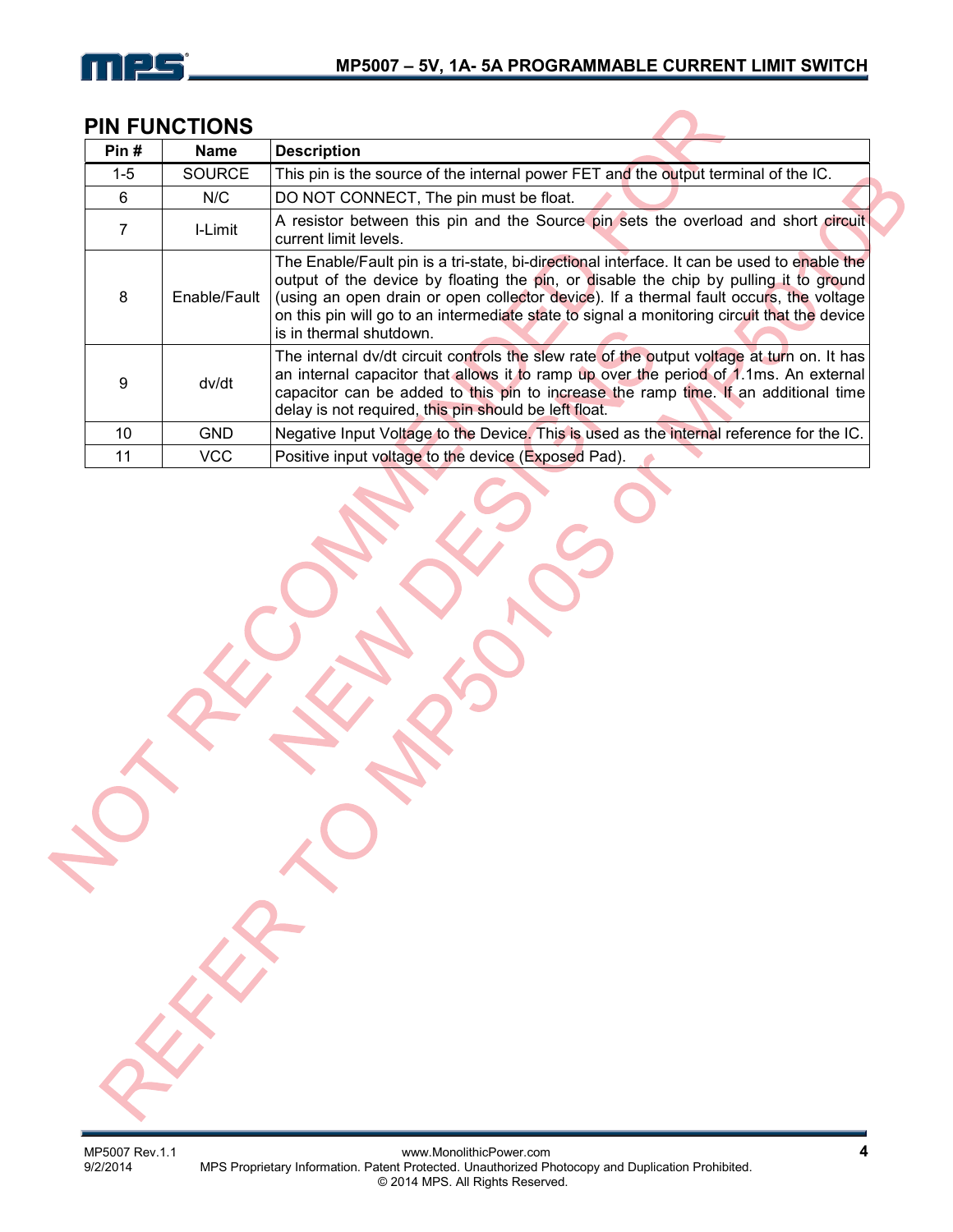

#### **TYPICAL PERFORMANCE CHARACTERISTICS**  $V_{CC}$  = 5V, R<sub>LIMIT</sub>=22Ω, C<sub>OUT</sub>=10μF, Cdv/dt=1nF, T<sub>A</sub>=25°C, unless otherwise noted. **Supply Current, Output Supply Current, Output Static Drain-Source On-State Enabled vs. Input Voltage Disabled vs. Input Voltage Resistance vs. Input Voltage**  $V<sub>EN</sub>=0V$  $I<sub>OUT</sub>=0.5A$ 40 2.35 1.21 DRAIN-SOURCE ON-STATE<br>RESISTANCE (mΩ) STATIC DRAIN-SOURCE ON-STATE 1.2 SUPPLY CURRENT (mA) SUPPLY CURRENT (mA) 38 2.3  $(mA)$ SUPPLY CURRENT (mA) 1.19 SUPPLY CURRENT 1.18 36 2.25 1.17 2.2 34 1.16 1.15 32 2.15 **STATIC** 1.14  $\overline{30}$ 2.1  $1.13$   $4$ 4 4.5 5 5.5 6 6.5 7 4 4.25 4.5 4.75 5 5.25 5.5 5.75 6 4 4.5 5 5.5 6 6.5 7 INPUT VOLTAGE (V) INPUT VOLTAGE (V) INPUT VOLTAGE (V) **Short Circuit Output Input to Output Voltage Trip Current vs. Current vs. Input Voltage vs. Load Current Input Voltage** 2.2 3.45 INPUT TO OUTPUT VOLTAGE (mV) INPUT TO OUTPUT VOLTAGE (mV) 120  $V_{\text{CC}=4}$ 3.4 100 TRIP CURRENT (A)  $\mathcal{E}$ 2.1  $V_{CC}$ =5V  $\widehat{\mathcal{E}}$ 3.35 HOLD CURRENT (A) CURRENT 80 **HOLD CURRENT** 3.3 2 60 3.25  $V_{CC}$ =6V **TRIP** 40 3.2 1.9 20 3.15 1.8  $3.1 \frac{1}{4}$ 0 4 4.5 5 5.5 6 0 0.5 1 1.5 2 2.5 4 4.4 4.8 5.2 5.6 6 INPUT VOLTAGE (V) INPUT VOLTAGE (V) LOAD CURRENT (A) **Current Limit Response Trip Current & Hold vs. Peak Current Current vs. RLIMIT** no COUT  $\widehat{\mathcal{E}}$ 3.5 18 TRIP CURRENT & HOLD CURRENT (A) CURRENT LIMIT RESPONSE CURRENT LIMIT RESPONSE & HOLD CURRENT rip Current 3 15 2.5 12 2 9 Hold Current1.5 6 TRIP CURRENT 1 3 0.5 0  $\Omega$ 20 30 40 50 60 70 80 90 100 4 8 12 16 20 PEAK CURRENT (A)  $R$ <sub>LIMIT</sub> $(\Omega)$

MP5007 Rev.1.1 www.MonolithicPower.com<br>9/2/2014 MPS Proprietary Information. Patent Protected. Unauthorized Photocopy and Duplication Prohibited. MPS Proprietary Information. Patent Protected. Unauthorized Photocopy and Duplication Prohibited. © 2014 MPS. All Rights Reserved.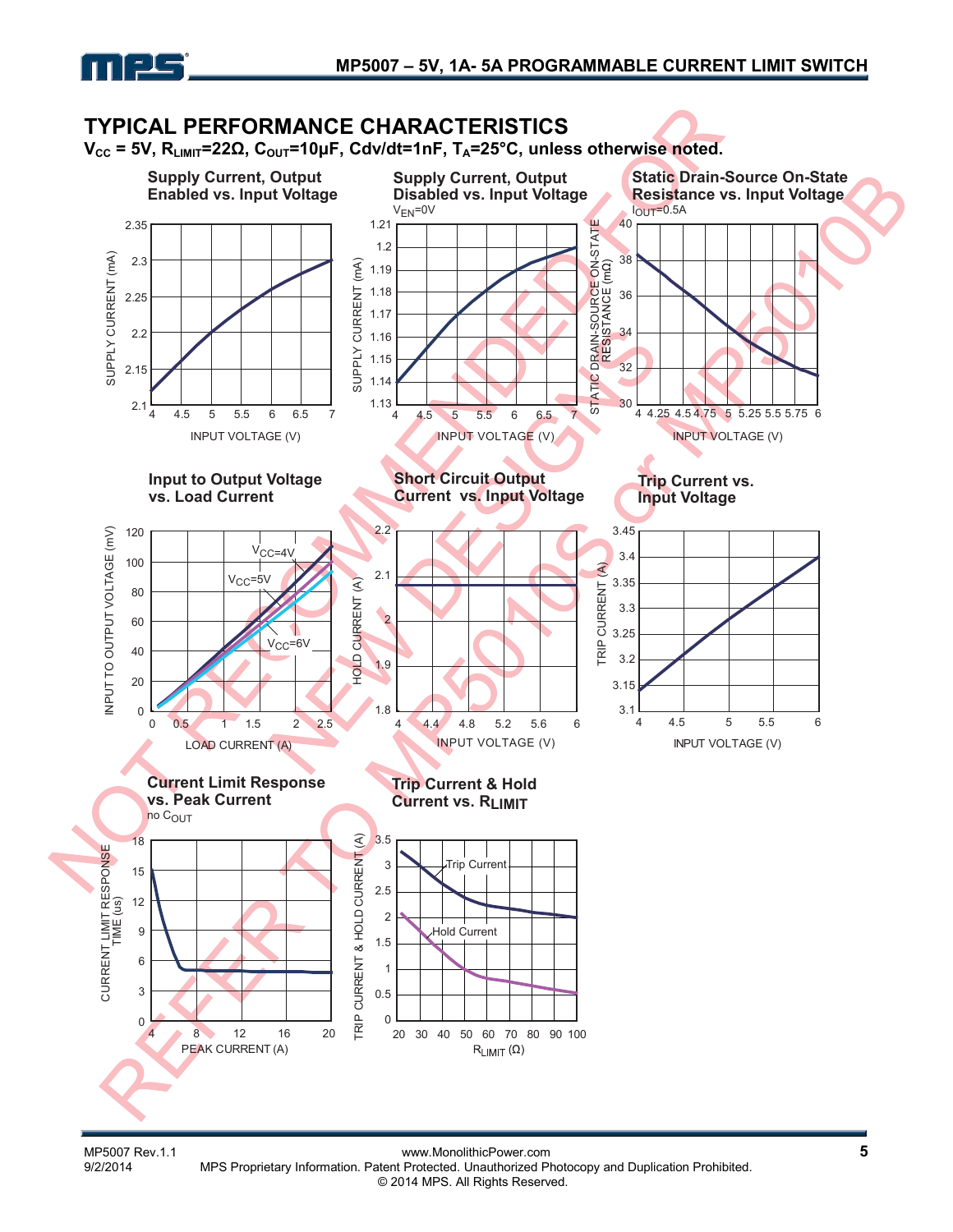



MP5007 Rev.1.1 www.MonolithicPower.com<br>9/2/2014 MPS Proprietary Information. Patent Protected. Unauthorized Photocopy and Duplication Prohibited. MPS Proprietary Information. Patent Protected. Unauthorized Photocopy and Duplication Prohibited. © 2014 MPS. All Rights Reserved.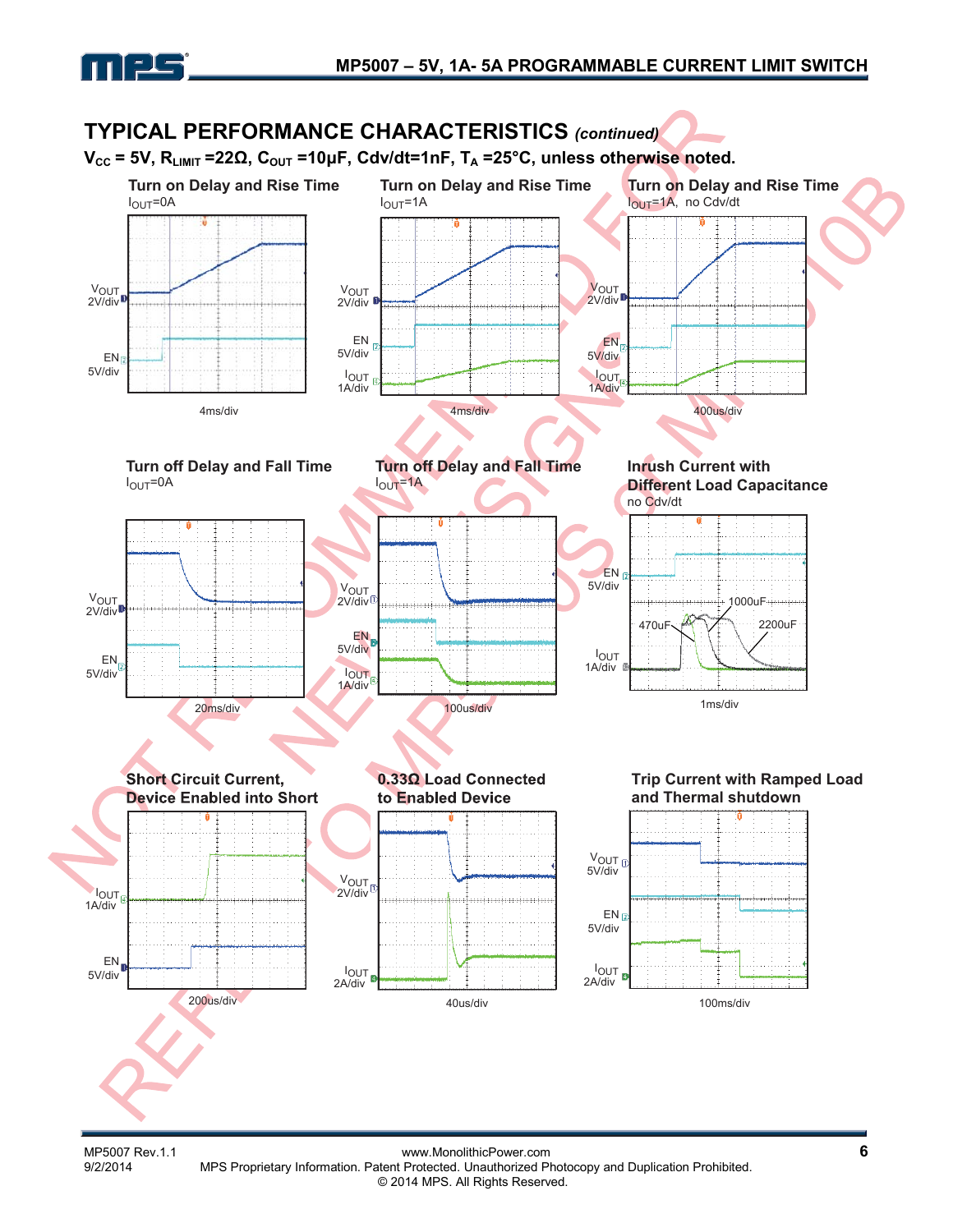

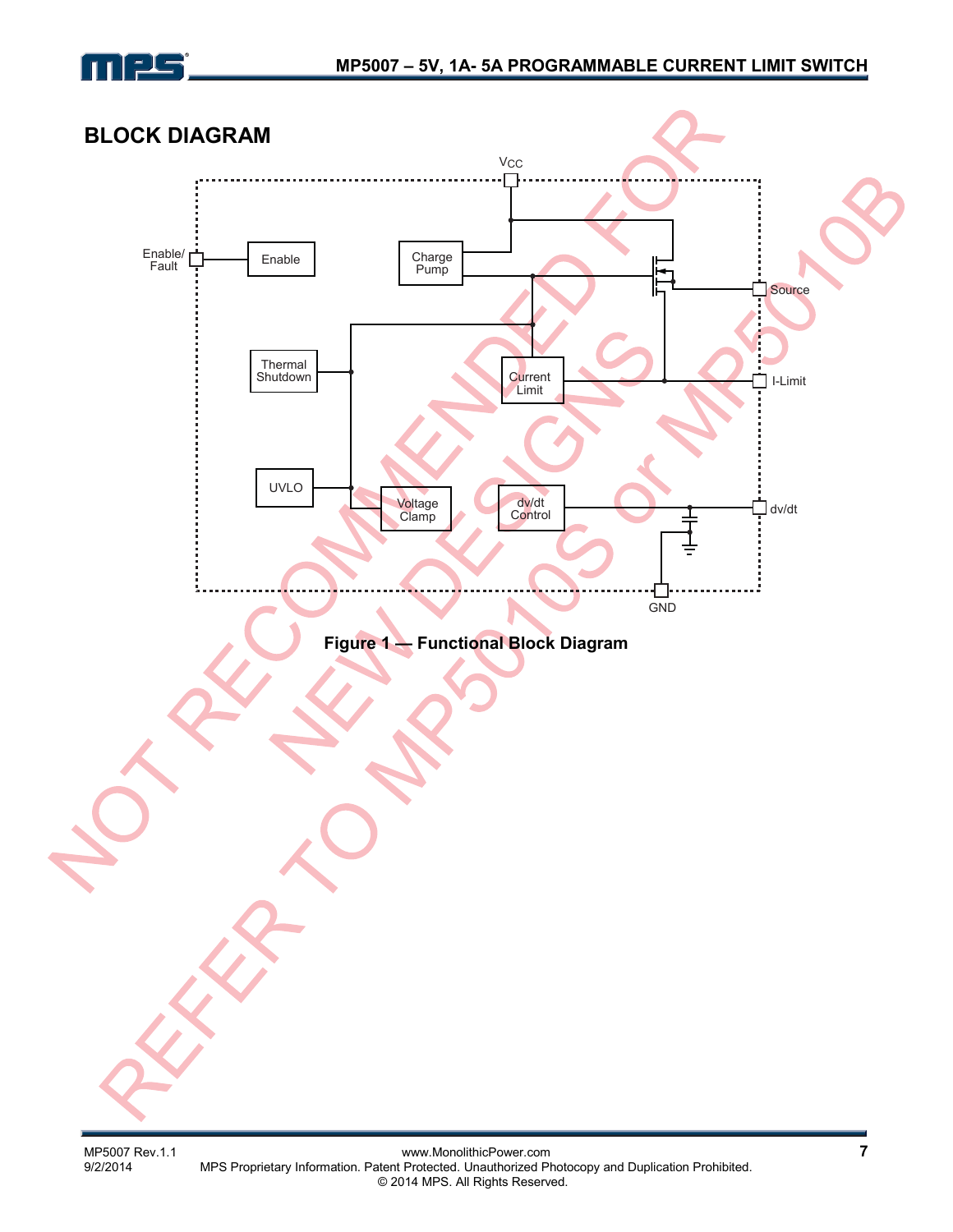

### **DETAILED DESCRIPTION**

#### **Current Limit**

The desired current limit is a function of the external current limit resistor.

**Table1 — Current Limit vs. Current Limit Resistor**   $(**V**<sub>CC</sub>=5**V**)$ 

| Current Limit Resistor( $\Omega$ ) | 22  | 50 |  |
|------------------------------------|-----|----|--|
| Trip Current(A)                    | 3.3 |    |  |
| <b>Hold Current(A)</b>             |     |    |  |

When the part is active, if load reaches trip current (minimum threshold current triggering overcurrent protection) or a short is present, the part switches into to a constant-current (hold current) mode. Part will be shutdown only if the overcurrent condition stays long enough to trigger thermal protection.

However, when the part is powered up by  $V_{CC}$  or EN, the load current should be smaller than hold current. Otherwise, the part can't be fully turned on.

In a typical application using a current limit resistor of 22Ω, the trip current will be 3.3A and the hold current will be 2.1A. If the device is in its normal operating state and passing 2.0A it will need to dissipate only 148mW with the very low on resistance of 37mΩ. For the package dissipation of 50°C/Watt, the temperature rise will only be + 7.4°C. Combined with a 25°C ambient, this is only 32.4°C total package temperature.

During a short circuit condition, the device has 5V across it and the hold current clamps at 2.1A and therefore must dissipate 10.5W. At 50°C/watt, if uncontrolled, the temperature would rise above the MP5007 thermal protection (+175°C) and the device will be shutdown.

Proper heat sink must be used if the device is intended to supply the hold current and not shutdown. Without a heat sink, hold current should be maintained below 600mA at +25°C and below 360 $mA$  at +85 $^{\circ}$ C to prevent the device from activating the thermal shutdown feature.

#### **Rise Time**

The rise time is a function of the capacitor (Cdv/dt) on the dv/dt pin.

**Table2 — Rise Time\* vs. Cdv/dt**

**Cdv/dt**  $|$  none | 50pF | 500pF | 1nF



#### **Fault and Enable Pin**

The Enable/Fault Pin is a Bi-Directional three levels I/O with a weak pull up current (28uA typical). The three levels are low, mid and high. It functions to enable/disable the part and to indicate Fault information.

Enable pin as an input:

- 1. Low and mid disable the part.
- 2. Low, in addition to disabling the part, clears the fault flag.
- 3. High enables the part (if the fault flag is clear).

Enable pin as an output:

- 1. The pull up current may (if not over ridden) allow a "wired nor" pull up to enable the part.
- 2. An under voltage will cause a low on the enable pin, and will clear the fault flag.
- 3. A thermal fault will cause a mid level on the enable pin, and will set the fault flag.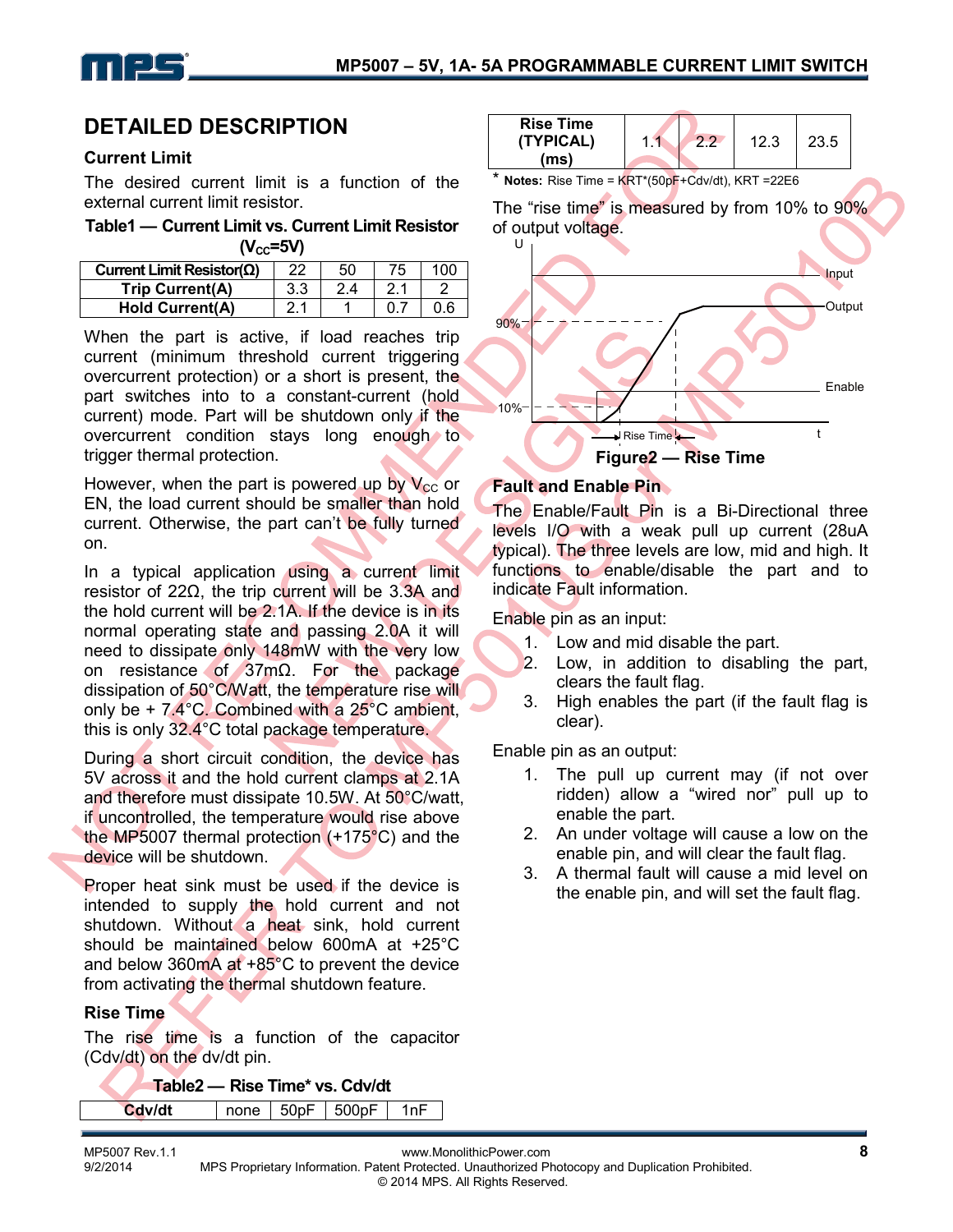The Enable/Fault line must be above the mid level for the output to be turned on.

The fault flag is a internal flip-flop that can be set or reset under various conditions:

- 1. Thermal Shutdown: set fault flag
- 2. Under Voltage: reset fault flag
- 3. Low voltage on Enable/Fault pin: reset fault flag
- 4. Mid voltage on Enable/Fault pin: no effect

Under a fault, the Enable/Fault pin is driven to the mid level.

There are 4 types of faults, and each fault has a direct and indirect effect on the Enable/Fault pin and the internal fault flag. In a typical application there are one or more of the MP5007 chips in a system. The Enable/Fault lines will typically be connected together.

| <b>Fault description</b> | <b>Internal action</b>                                                                          | <b>Effect on Fault</b><br><b>Pin</b>                  | <b>Effect on</b><br><b>Flag</b> | <b>Effect on secondary Part</b>                                   |
|--------------------------|-------------------------------------------------------------------------------------------------|-------------------------------------------------------|---------------------------------|-------------------------------------------------------------------|
| Short/over current       | Limit current                                                                                   | none                                                  | none                            | none                                                              |
| Under Voltage            | Output is turned off                                                                            | Internally drives<br>Enable/Fault pin to<br>Logic low | <b>Flag is</b><br>reset         | Secondary part output is<br>disabled, and fault flag is<br>reset. |
| Over Voltage             | Limit output voltage                                                                            | None                                                  | <b>None</b>                     | <b>None</b>                                                       |
| <b>Thermal Shutdown</b>  | Shutdown part. The<br>part is latched off<br>until a UVLO or<br>externally driven to<br>ground. | Internally drives<br>Enable/Fault pin<br>to mid level | <b>Flag is Set</b>              | Secondary part output is<br>disabled.                             |

### **Table3 — Fault Function Influence in Application**

### **Under Voltage Lock Out Operation**

If the supply (input) is below the UVLO threshold, the output is disabled, and the fault line is driven low.

When the supply goes above the UVLO threshold, the output is enabled and the fault line is released. When the fault line is released, EN will be pulled high by a 28uA current source. No external pull up resistor is required. In addition, the pull up voltage is limited to 5 volts.

### **Thermal Protection**

When thermal protection is triggered, the output is disabled and the fault line is driven to the mid level. The thermal fault condition is latched (meaning the fault flag is set), and the part will remain latched off until the fault (enable) line is brought low. Cycling the power below the UVLO threshold will also reset the fault flag.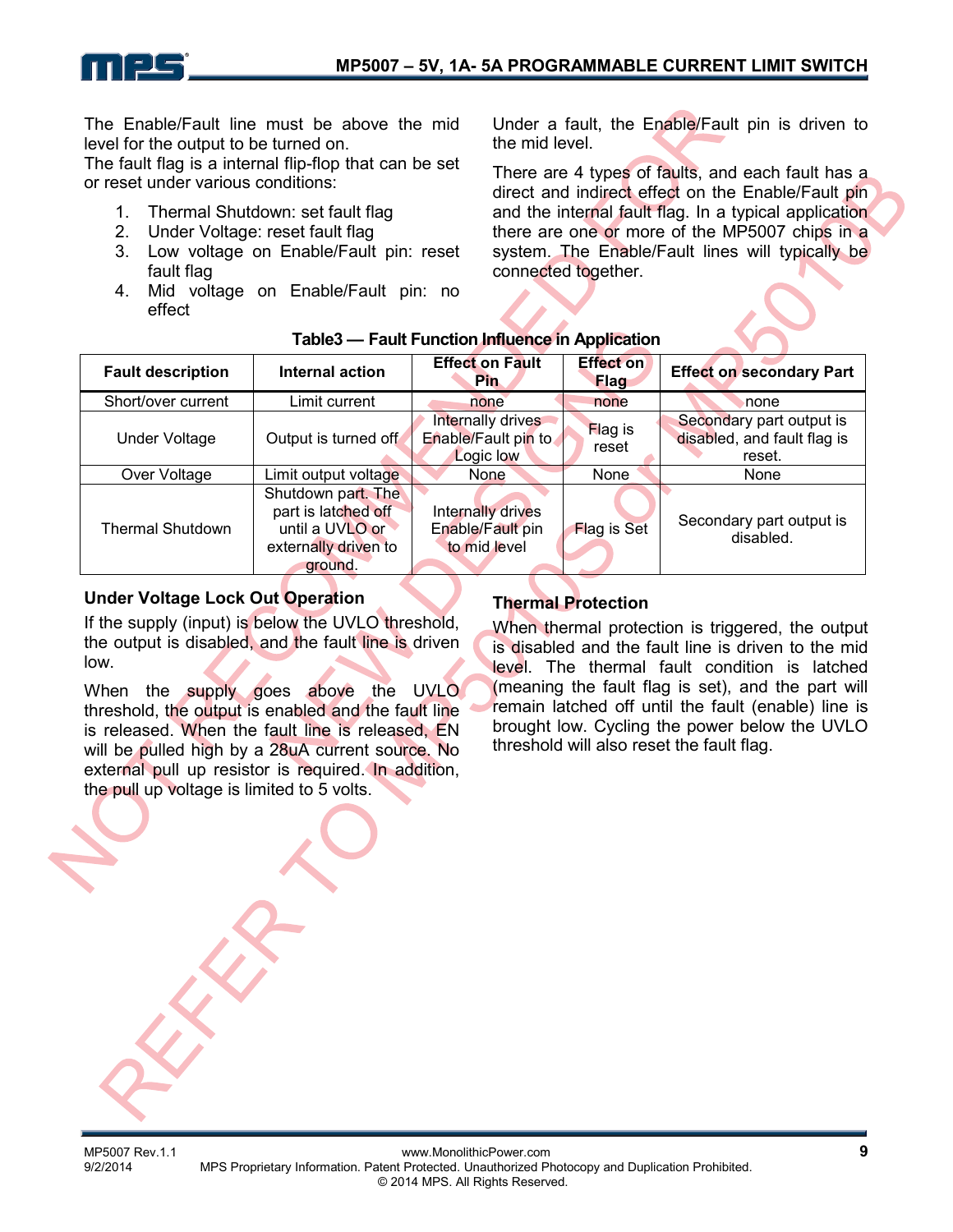

#### **PCB Layout**

PCB layout is very important to achieve stable operation. Please follow these guidelines and take below figure for reference.

Place Rlimit close to I\_limit pin, Cdv/dt close to

dv/dt pin and input cap close to Vcc. Keep the N/C pin float. Put vias in thermal pad and ensure enough copper area near Vcc and source to achieve better thermal performance.